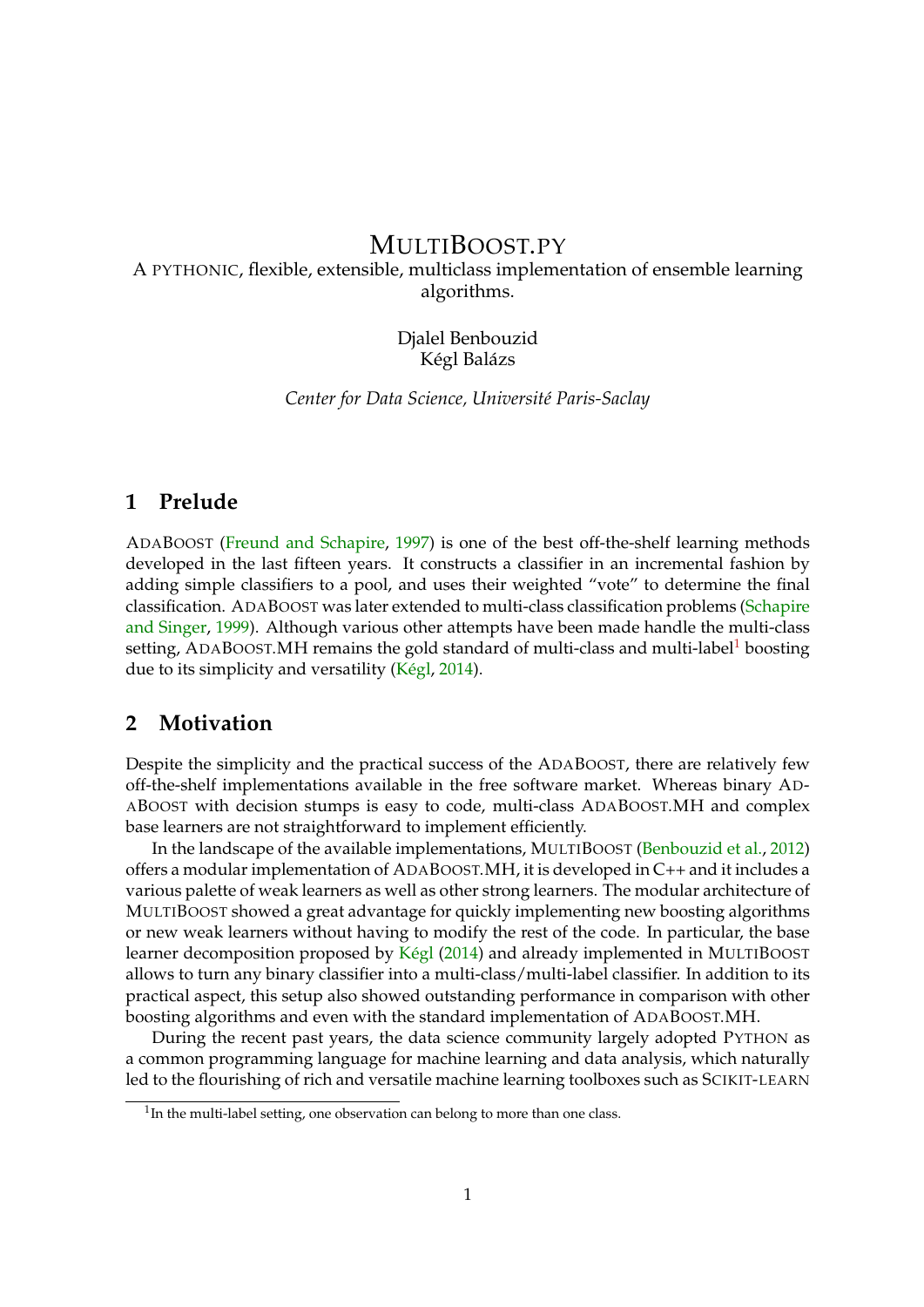[\(Pedregosa et al.,](#page-3-4) [2011\)](#page-3-4) and MDP<sup>[2](#page-1-0)</sup>. Furthermore, data analysis often requires the combination of many learning algorithms into a workflow that tend to be automatized. In order to make MULTIBOOST part of this workflow, we would like MULTIBOOST to be "interfaceable" with the PYTHON software ecosystem, while keeping its efficiency asset.

# **3 Specifications**

#### **3.1 Language and building blocks**

MULTIBOOST.PY will be mainly implemented in the PYTHON, however, some critical parts (the hot spots) will need to be implemented in CYTHON, after careful code profiling.

In terms of dependencies, MULTIBOOST.PY will rely on the standard data analysis tools in PYTHON, ie. NUMPY, SCIPY and PANDAS. Furthermore, all the classifiers (weak and strong) will follow the interfaces defined in SCIKIT-LEARN so to make their usage totally accessible and compliant with the other tools provided by this library.

### **3.2 Library / Standalone**

MULTIBOOST.PY is meant to be an general boosting library as well as a turn-key, standalone software. As a library, it should allow the quick implementation of new algorithms. At the same time, the package will provide a command-line interface, allowing to read datasets in some specific formats.

#### **3.3 Modularity**

The main asset of MULTIBOOST.PY over other implementations of boosting algorithms lies in a *multi-level modularity*. The first level of modularity is inherent to ensemble methods as they decompose the ensemble learner (or strong learner in the case of boosting) from the base (or weak) learner. Furthermore, inspired by the C++ implementation of MULTIBOOST, a specific class of base learners allows to extend any binary classifier to multi-class classification. For a *K*-class problem, the base classifier is decomposed like so

$$
\mathbf{h}(\cdot) = \alpha \times \phi(\cdot) \times \mathbf{v}
$$

where  $\alpha$  is the base learner coefficient,  $\phi \in \{\pm 1\}$  is a binary classifier and  $\mathbf{v} \in \{\pm 1\}^K$  is a vote vector that is optimized separately.

This decomposition, which orthogonally learns a binary classifier, the *φ* function, and sets the vales of the **v** vector, greatly eases the implementation of new multi-class base learners, by only focusing on the *φ* function.

As a third and last level of modularity, MULTIBOOST.PY will also implement the ANY-BOOST framework [\(Mason et al.,](#page-3-5) [2000\)](#page-3-5) in order to easily derive boosting algorithms from proper loss functions.

<span id="page-1-0"></span><sup>2</sup><http://mdp-toolkit.sourceforge.net/>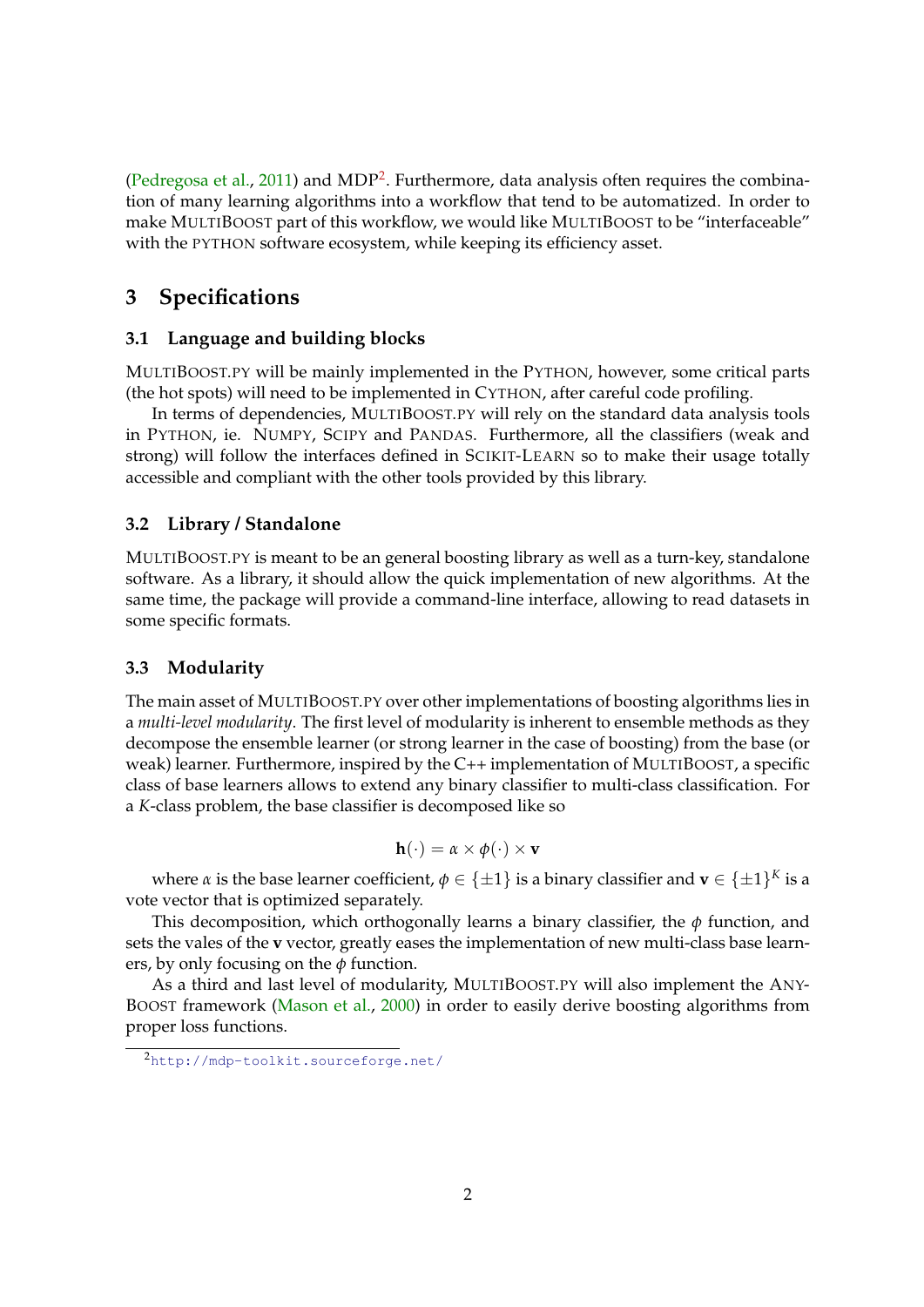# **4 Features**

### **4.1 Strong learners**

- AdaBoost.MH.
- AnyBoost.

### **4.2 Base learners**

- Decision stump learner (for continuous features)
- Indicator learner (for nominal features)
- The Hamming Trees (MULTIBOOST) meta-algorithm.
- Mixed-types features (continuous, nominal)

### **4.3 I/O modes**

- Input
	- **–** NUMPY arrays
	- **–** Command-line arguments
	- **–** Configuration file
- Output
	- **–** Learning curve (iteration-wise metrics)
	- **–** Classification scores
	- **–** Flexible output system for the easy implementation of new metrics to output.

### **4.4 Documentation and tests**

The classes and functions will be cautiously documented with doctrings. The development will be fully test-driven.

# **5 Schedule**

**Project starting** June 1, 2014. The first tasks would be to:

- implement the AdaBoost outer loop in python,
- port the Hamming trees of MULTIBOOST in python,
- test the combination of the two aforementioned and compare the results with MULTIBOOST,
- profile the code and potentially rewrite some portions in CYTHON